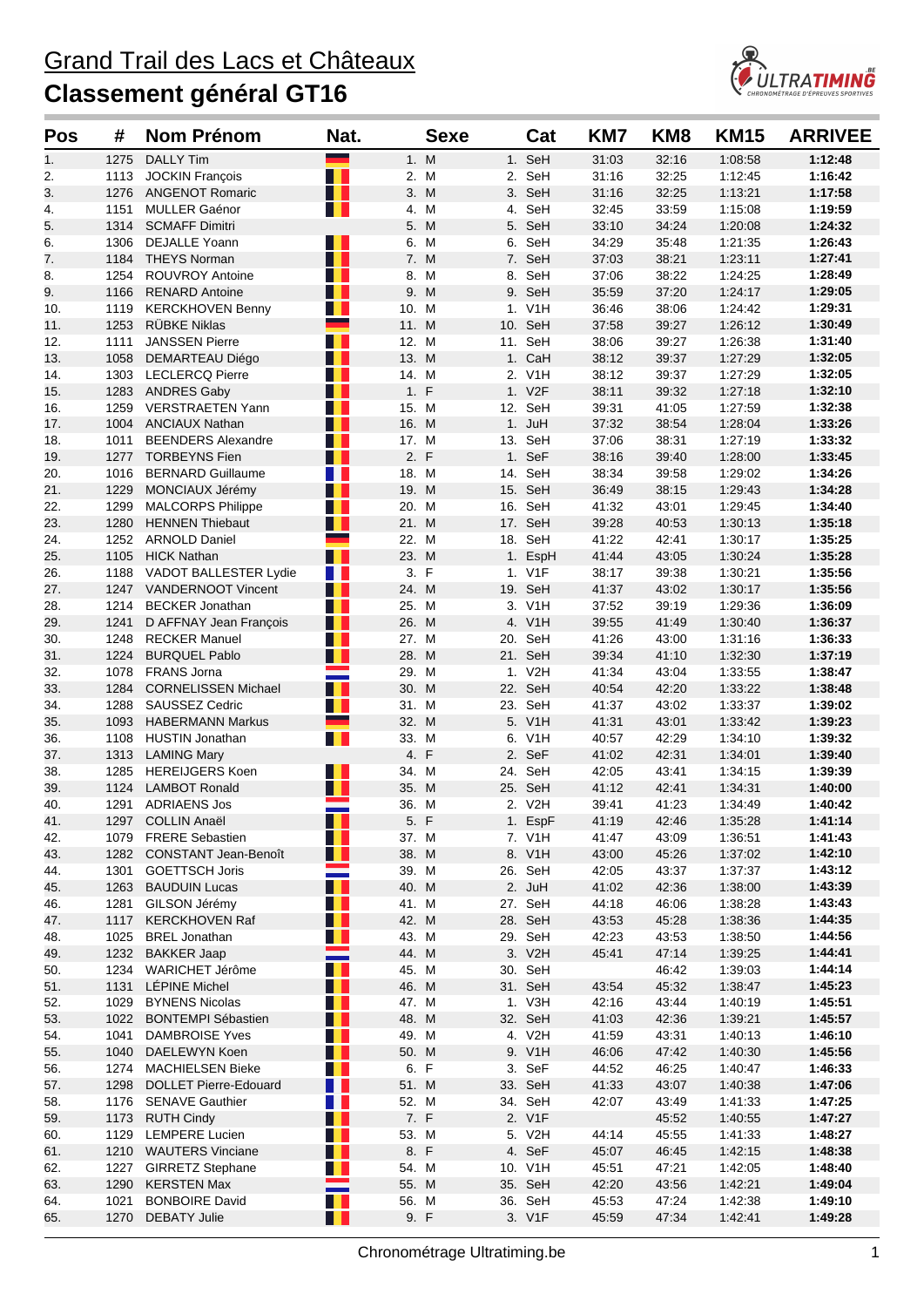

| <b>Pos</b>   | #            | <b>Nom Prénom</b>                              | Nat.                      |                | <b>Sexe</b> |     | Cat                | KM7            | KM <sub>8</sub> | <b>KM15</b>        | <b>ARRIVEE</b>     |
|--------------|--------------|------------------------------------------------|---------------------------|----------------|-------------|-----|--------------------|----------------|-----------------|--------------------|--------------------|
| 66.          | 1271         | <b>LEMAIRE Guillaume</b>                       | H.                        | 57. M          |             |     | 11. V1H            | 46:02          | 47:40           | 1:43:02            | 1:49:38            |
| 67.          | 1107         | <b>HUBERT Henri</b>                            | H                         | 58. M          |             |     | 6. V2H             | 46:18          | 47:52           | 1:44:05            | 1:49:49            |
| 68.          | 1278         | PETERS Jérôme                                  | H.                        | 59. M          |             |     | 37. SeH            | 46:47          | 48:41           | 1:44:15            | 1:50:08            |
| 69.          | 1003         | ALILOU Sami                                    | W                         | 60. M          |             |     | 38. SeH            | 46:27          | 48:19           | 1:44:06            | 1:50:26            |
| 70.          | 1235         | <b>GILET Arnaud</b>                            | H I                       | 61. M          |             |     | 12. V1H            | 46:11          | 48:22           | 1:44:17            | 1:50:19            |
| 71.          | 1296         | <b>JALBY Martin</b>                            | H.                        | 62. M          |             |     | 39. SeH            | 41:51          | 44:05           | 1:44:49            | 1:50:42            |
| 72.          |              | 1042 DARIMONT Freddy                           | H.                        | 63. M          |             |     | 2. V3H             | 43:32          | 45:21           | 1:44:05            | 1:51:16            |
| 73.          |              | 1302 VAN OLFFEN Jeroen                         | H                         | 64. M          |             | 40. | SeH<br>5. SeF      | 46:14          | 47:53           | 1.45.26<br>1:45:09 | 1:51:23            |
| 74.<br>75.   | 1137<br>1116 | <b>MARTIN Julie</b><br><b>KEIL Alain</b>       | H I                       | 10. F<br>65. M |             |     | 7. V2H             | 46:21<br>47:00 | 47:58<br>48:46  | 1:45:30            | 1:51:32<br>1:51:50 |
| 76.          | 1192         | VAN LOY Karen                                  | T                         | 11. F          |             |     | 4. V1F             | 47:25          | 49:10           | 1:45:46            | 1:51:52            |
| 77.          | 1172         | <b>ROZEBOOM Erik</b>                           |                           | 66. M          |             |     | 13. V1H            | 44:59          | 46.31           | 1:45:50            | 1:53:05            |
| 78.          | 1203         | VERBERNE Jan                                   |                           | 67. M          |             |     | 41. SeH            | 46:05          | 47:48           | 1:46:12            | 1:52:50            |
| 79.          | 1106         | <b>HOFENBOOM Ronny</b>                         |                           | 68. M          |             |     | 8. V2H             | 47:23          | 48:59           | 1:46:59            | 1:53:16            |
| 80.          | 1261         | SAMMI Sébastien                                | H                         | 69. M          |             | 14. | V <sub>1</sub> H   | 48:03          | 50:13           | 1:46:58            | 1:53:34            |
| 81.          | 1152         | <b>MYS Nele</b>                                | H                         | 12. F          |             |     | 6. SeF             | 48:03          | 50:27           | 1:47:41            | 1:53:49            |
| 82.          | 1257         | ROUVROY Marie                                  | a provincia de la contrad | 13. F          |             |     | 7. SeF             | 49:23          | 51:09           | 1:48:43            | 1:53:49            |
| 83.          |              | 1002 ALBERTO Cavallero                         | ш                         | 70. M          |             | 42. | SeH                | 48:37          | 53:50           | 1:48:49            | 1:53:12            |
| 84.          | 1258         | <b>ROUVROY Philippine</b>                      | H.                        | 14. F          |             | 8.  | SeF                | 49:23          | 51:17           | 1:48:43            | 1:54:23            |
| 85.          | 1005         | ANDRÉ Stéphane                                 | H I                       | 71. M          |             |     | 15. V1H            | 47:33          | 49:33           | 1:48:33            | 1:54:37            |
| 86.          | 1033         | <b>CLERBOUT Marc</b>                           | n p                       | 72. M          |             |     | 9. V2H             | 47:21          | 49:19           | 1:48:13            | 1:54:43            |
| 87.          | 1170         | <b>ROGMANS Ingrid</b>                          | HH.                       | 15. F          |             |     | 5. V1F             | 46:21          | 47:56           | 1:49:07            | 1:56:06            |
| 88.          | 1177         | <b>SERVAIS Ronald</b>                          | H.                        | 73. M          |             |     | 16. V1H            | 46:56          | 48:46           | 1:50:34            | 1:57:33            |
| 89.          | 1305         | <b>FASSOTTE Raphael</b>                        | H I                       | 74. M          |             |     | 17. V1H            | 50:05          | 52:34           | 1:51:12            | 1:57:28            |
| 90.          | 1006         | ATTIANESE Léo                                  | H.                        | 75. M          |             |     | 2. CaH             | 54:43          | 56:26           | 1:52:44            | 1:57:17            |
| 91.          | 1074         | <b>FALQUE Romain</b>                           | H I                       | 76. M          |             |     | 2. EspH            | 46:38          | 48:27           | 1:51:18            | 1:58:09            |
| 92.          | 1094<br>1212 | <b>HAWOTTE Marine</b>                          | H<br>H                    | 16. F          |             | 9.  | SeF                | 50:44          | 52:20           | 1:50:42            | 1:57:22<br>1:57:43 |
| 93.          | 1125         | <b>WIERTZ Vincent</b><br><b>LAVIGNE Michel</b> | W                         | 77. M<br>78. M |             |     | 43. SeH<br>10. V2H | 51:02<br>47:58 | 52:39<br>50:08  | 1:51:01<br>1:52:04 | 1:58:24            |
| 94.<br>95.   | 1045         | DE COOMAN David                                | . .                       | 79. M          |             |     | 44. SeH            | 49:45          | 51:31           | 1:52:14            | 1:58:14            |
| 96.          | 1266         | <b>SMEETS Ronald</b>                           |                           | 80. M          |             |     | 11. V2H            | 50:46          | 52:30           | 1:51:55            | 1:58:42            |
| 97.          | 1225         | <b>DETHIER Beryl</b>                           | . .                       | 17. F          |             |     | 10. SeF            | 50:20          | 52:03           | 1:52:26            | 1:59:30            |
| 98.          | 1055         | <b>DELPORTE Cyril</b>                          | H                         | 81. M          |             |     | 45. SeH            | 53:19          | 55:44           | 1:53:17            | 1:59:28            |
| 99.          | 1083         | <b>GEERDINK Wim</b>                            |                           | 82. M          |             |     | 12. V2H            | 49:11          | 51:07           | 1:54:14            | 2:00:20            |
| 100.         | 1175         | <b>SCIEUR Charlotter</b>                       | П.                        | 18. F          |             | 11. | SeF                | 49:50          | 51:29           | 1.54.03            | 2:00:35            |
| 101.         | 1031         | <b>CICCARELLA Tony</b>                         | H I                       | 83. M          |             |     | 18. V1H            | 48:43          | 50:33           | 1:53:54            | 2:01:18            |
| 102.         | 1219         | PÉTERS Anne                                    | H                         | 19. F          |             |     | 2. V2F             | 49:59          | 51:53           | 1:54:19            | 2:01:19            |
| 103.         | 1167         | <b>RENS Steeven</b>                            | H I                       | 84. M          |             |     | 46. SeH            | 49:51          | 51:38           | 1.54:17            | 2:01:07            |
| 104.         | 1096         | <b>HENN Hanna</b>                              | H I                       | 20. F          |             |     | 12. SeF            | 50:41          | 52:30           | 1.54.18            | 2:00:46            |
| 105.         | 1073         | <b>ERNST Margaux</b>                           | H                         | 21. F          |             |     | 13. SeF            | 49:39          | 51:13           | 1:54:38            | 2:01:54            |
| 106.         |              | 1065 DHILLON Gurjot                            |                           | 85. M          |             |     | 47. SeH            | 49:38          | 53:26           | 1:55:04            | 2:01:38            |
| 107.         |              | 1255 ROUVROY Charles-Henri                     | H                         | 86. M          |             |     | 13. V2H            | 52:40          | 54:26           | 1:55:50            | 2:02:31            |
| 108.         | 1051         | <b>DEFOSSE Pierre</b>                          | HH I                      | 87. M          |             |     | 48. SeH            | 52:28          | 54:25           | 1:56:56            | 2:02:52            |
| 109.         | 1268         | <b>SCHMIT Mario</b>                            | H I                       | 88. M          |             |     | 19. V1H            | 54:32          | 57:08           | 1:56:10            | 2:02:04            |
| 110.<br>111. | 1279<br>1295 | <b>NICOLAS Fasseaux</b><br>PAYET-TAILLE Helene | H I<br>H II               | 89. M<br>22. F |             |     | 49. SeH<br>14. SeF | 50:17<br>50:48 | 52:57<br>53:17  | 1:57:21<br>1:57:31 | 2:03:53<br>2:04:41 |
| 112.         | 1256         | <b>GAUDISSART Catherine</b>                    | H L                       | 23. F          |             |     | 3. V2F             | 50:46          | 52:33           | 1:57:51            | 2:04:48            |
| 113.         | 1148         | <b>MOUCHON Christophe</b>                      |                           | 90. M          |             |     | 20. V1H            | 49.51          | 53:26           | 1:57:57            | 2:05:00            |
| 114.         | 1206         | <b>WAGNER Flavie</b>                           | U L                       | 24. F          |             |     | 15. SeF            | 54:13          | 56:00           | 1:57:44            | 2:04:53            |
| 115.         | 1120         | <b>KEYSER Christian</b>                        | HH.                       | 91. M          |             |     | 3. V3H             | 51:02          | 52:41           | 1:58:11            | 2:05:27            |
| 116.         | 1159         | <b>PETERS Philippe</b>                         | H                         | 92. M          |             |     | 21. V1H            | 50:39          | 52:34           | 1.57.32            | 2:05:21            |
| 117.         | 1071         | <b>EBBEN Neelke</b>                            |                           | 25. F          |             |     | 6. V1F             | 49:43          | 52:24           | 1:58:26            | 2:05:35            |
| 118.         | 1070         | <b>EBBEN Martijn</b>                           |                           | 93. M          |             |     | 22. V1H            | 49:42          | 51:34           | 1:58:26            | 2:05:36            |
| 119.         |              | 1101 HERVÉ Patrice                             | H H                       | 94. M          |             |     | 23. V1H            | 53:50          | 56:03           | 1:58:06            | 2:04:54            |
| 120.         | 1240         | <b>PHILIPPE Audrey</b>                         | H.                        | 26. F          |             |     | 7. V1F             | 51:19          | 53:00           | 1:58:39            | 2:05:57            |
| 121.         |              | 1076 FOX Josh                                  | $\frac{N}{2}$             | 95. M          |             |     | 50. SeH            | 50:48          | 52:47           | 1:58:45            | 2:05:56            |
| 122.         |              | 1098 HERMANN Benjamin                          | a provincia de la contrad | 96. M          |             |     | 51. SeH            | 52:17          | 54:24           | 1:58:16            | 2:06:09            |
| 123.         |              | 1012 BELKA Xavier                              | H H                       | 97. M          |             |     | 52. SeH            | 50:38          | 53:17           | 1:59:07            | 2:06:40            |
| 124.         | 1007         | <b>BARBIER Remi</b>                            | <b>TELESCOPE</b>          | 98. M          |             |     | 24. V1H            | 49:18          | 52:05           | 1:58:56            | 2:06:55            |
| 125.         | 1092         | <b>GUILLAUME Grégory</b>                       | H I                       | 99. M          |             |     | 53. SeH            | 53:16          | 55:09           | 1.59.32            | 2:06:50            |
| 126.         | 1294         | LAURENT Julien                                 | n a s                     | 100. M         |             |     | 54. SeH            | 51:09          | 52:53           | 1.58.59            | 2:06:32            |
| 127.         | 1287         | <b>BOISDENGHIEN Yves</b>                       | W                         | 101. M         |             |     | 14. V2H            | 53:56          | 55:54           | 1:59:51            | 2:06:52            |
| 128.         | 1061         | <b>DENIS Francois</b>                          | H                         | 102. M         |             |     | 15. V2H            | 53:06          | 54:55           | 1:59:56            | 2:07:19            |
| 129.         |              | 1112 JEROME Frédéric                           | H                         | 103. M         |             |     | 25. V1H            | 54:09          | 56:14           | 2:01:06            | 2:07:49            |
| 130.         | 1138         | <b>MARTINUSSEN Caroline</b>                    | <b>THE</b>                | 27. F          |             |     | 8. V1F             | 54:09          | 56:21           | 2:01:06            | 2:07:49            |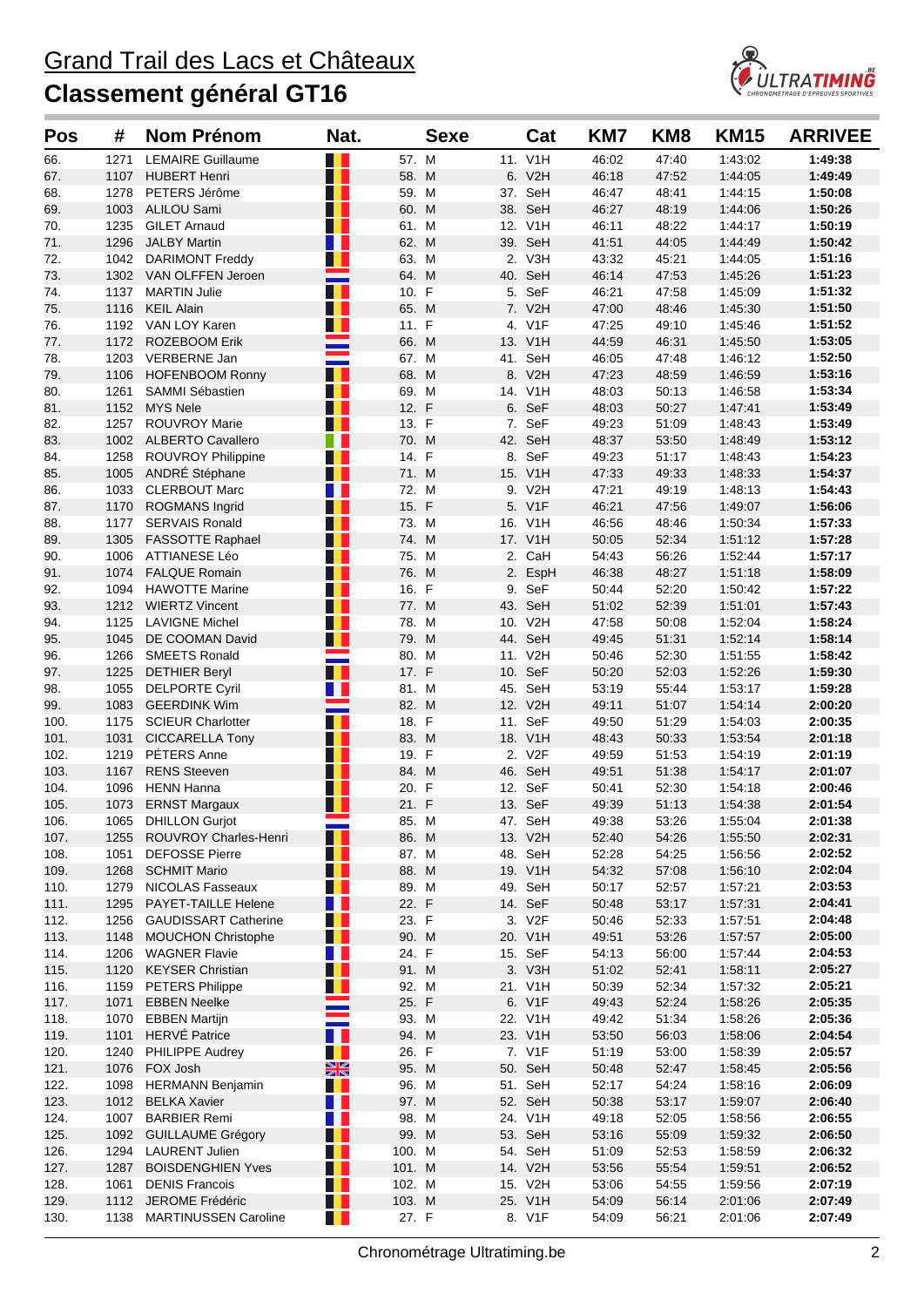

| Pos          | #            | Nom Prénom                                       | Nat.                      |                  | <b>Sexe</b> | Cat                | KM7            | KM <sub>8</sub>    | <b>KM15</b>        | <b>ARRIVEE</b>     |
|--------------|--------------|--------------------------------------------------|---------------------------|------------------|-------------|--------------------|----------------|--------------------|--------------------|--------------------|
| 131.         | 1243         | <b>COUVREUR Charles-Philippe</b>                 |                           | 104. M           |             | 4. V3H             | 55:04          | 57:15              | 2:01:14            | 2:08:10            |
| 132.         | 1195         | <b>VANCSOK Catherine</b>                         | H.                        | 28. F            |             | 16. SeF            | 55:14          | 57:10              | 2:00:48            | 2:07:52            |
| 133.         | 1165         | <b>REICHEL Maurine</b>                           | H.                        | 29. F            |             | 17. SeF            | 54:44          | 56:37              | 2:01:47            | 2:08:13            |
| 134.         | 1169         | <b>ROELANTS Samuel</b>                           | <b>TI</b>                 | 105. M           |             | 26. V1H            | 53:14          | 55:01              | 2:01:43            | 2:08:24            |
| 135.         | 1246         | <b>LUCA PINAZO Lucas</b>                         | 楽                         | 106. M           |             | 5. V3H             | 52:55          | 54:59              | 2:01:27            | 2:08:47            |
| 136.         | 1146         | <b>MOREAU Christelle</b>                         | H.                        | 30. F            |             | 18. SeF            | 51:17          | 53:16              | 2:01:08            | 2:09:10            |
| 137.         | 1168         | RICHE Stéphane                                   | . .                       | 107. M           |             | 55. SeH            | 54:59          | 57:04              | 2:01:11            | 2:08:52            |
| 138.         | 1183         | <b>THEYS Benoit</b>                              | H.                        | 108. M           |             | 6. V3H             | 53:21          | 55:12              | 2:02:24            | 2:09:28            |
| 139.         | 1067         | <b>DOUTRELOUX Virginie</b>                       | H.                        | 31. F            |             | 19. SeF            | 54:17          | 56:04              | 2:03:08            | 2:09:36            |
| 140.         | 1139         | <b>MASSART Géraldine</b>                         | H.                        | 32. F            |             | 9. V1F             | 54:12          | 56:28              | 2:03:37            | 2:10:12            |
| 141.         | 1043         | <b>DAUCHELLE Marine</b>                          | Ш                         | 33. F            |             | 20. SeF            | 52:43          | 54:25              | 2:03:30            | 2:10:31            |
| 142.         | 1191         | <b>VAN EYGEN Hannelore</b>                       | H L                       | 34. F            |             | 21. SeF            | 54:55          | 56:47              | 2:03:02            | 2:10:27            |
| 143.         | 1205         | VOLPOET Barbara                                  | n n<br>H L                | 35. F<br>36. F   |             | 22. SeF            | 54:38          | 56:17              | 2:05:29            | 2:12:06<br>2:12:18 |
| 144.<br>145. | 1211<br>1091 | <b>WAUTERS Ingrid</b><br><b>GUILLAUME Damien</b> | H.                        | 109. M           |             | 4. V2F<br>27. V1H  | 53:53<br>55:48 | 55:36<br>57:41     | 2:04:58<br>2:06:01 | 2:12:46            |
| 146.         | 1265         | <b>VERSPECHT Thierry</b>                         | a provincia de la contrad | 110. M           |             | 7. V3H             | 56:16          | 58:06              | 2:05:11            | 2:12:08            |
| 147.         | 1220         | <b>BOUDRU Marc</b>                               | . .                       | 111. M           |             | 8. V3H             | 55:59          | 57:48              | 2:05:19            | 2:12:48            |
| 148.         |              | 1104 HEYSE Lisa                                  | N D                       | 37. F            |             | 23. SeF            | 57:08          | 59:24              | 2:05:49            | 2:12:55            |
| 149.         | 1158         | PEREIRA LUNA Adrian                              | 60                        | 112. M           |             | 28. V1H            | 59:00          | 1:00:53            | 2:07:32            | 2:14:14            |
| 150.         | 1017         | <b>BIENFAIT Sébastien</b>                        | H                         | 113. M           |             | 29. V1H            | 57:25          | 59:51              | 2:08:25            | 2:15:08            |
| 151.         | 1260         | <b>HERBRAND Mireille</b>                         | H I                       | 38. F            |             | 10. V1F            | 55:31          | 57:14              | 2:08:24            | 2:16:13            |
| 152.         | 1068         | <b>DUMONT Didier</b>                             | a T                       | 114. M           |             | 16. V2H            | 57:47          | 1:02:12            | 2:09:44            | 2:16:25            |
| 153.         | 1072         | <b>ELMOHSINE Mohammed</b>                        | Ш                         | 115. M           |             | 9. V3H             | 56:29          | 59:49              | 2:10:30            | 2:16:43            |
| 154.         | 1197         | <b>VANDENBULCKE Romien</b>                       | . .                       | 39. F            |             | 24. SeF            | 57:08          | 59:12              | 2:08:39            | 2:16:39            |
| 155.         | 1015         | <b>BERNARD Sophie</b>                            | n n                       | 40. F            |             | 25. SeF            | 56:24          | 58:17              | 2:09:51            | 2:17:44            |
| 156.         | 1023         | <b>BORGHINI Letizia</b>                          | H L                       | 41. F            |             | 11. V1F            | 57:19          | 59:16              | 2:10:13            | 2:17:46            |
| 157.         | 1077         | <b>FRANK Lauraine</b>                            |                           | 42. F            |             | 26. SeF            | 57:33          | 59:38              | 2:11:48            | 2:17:46            |
| 158.         | 1095         | <b>HEINEN Desiree</b>                            |                           | 43. F            |             | 12. V1F            | 57:40          | 59:33              | 2:11:48            | 2:18:10            |
| 159.         | 1186         | <b>TURNHOUT Simon</b>                            |                           | 116. M           |             | 1. MiH             | 54:34          | 56:36              | 2:09:51            | 2:18:16            |
| 160.         | 1099         | <b>HERMANN Chrystelle</b>                        | H                         | 44. F            |             | 13. V1F            | 57:48          | 59:37              | 2:11:12            | 2:17:28            |
| 161.         | 1171         | <b>ROSEN Gaelle</b>                              | H                         | 45. F            |             | 27. SeF            | 58:17          | 1:00:09            | 2:11:43            | 2:18:01            |
| 162.         | 1190         | VAN DEN BOSSCHE Jérôme                           | <b>TI</b>                 | 117. M           |             | 30. V1H            | 54:18          | 56:13              | 2:11:26            | 2:18:56            |
| 163.         | 1154         | <b>NOENS François</b>                            | H<br>H.                   | 118. M           |             | 31. V1H<br>56. SeH | 52:20          | 54:16              | 2:10:42            | 2:19:01<br>2:19:05 |
| 164.<br>165. | 1034<br>1163 | <b>COGELS Gautier</b><br><b>RAYMAKERS Judy</b>   | H                         | 119. M<br>46. F  |             | 14. V1F            | 55:55<br>58:09 | 58:35<br>1:01:05   | 2:12:49<br>2:12:21 | 2:19:26            |
| 166.         | 1036         | <b>COGELS Fabienne</b>                           | H L                       | 47. F            |             | 28. SeF            | 55:53          | 58:34              | 2:12:45            | 2:19:18            |
| 167.         | 1035         | <b>COGELS Olivier</b>                            | n L                       | 120. M           |             | 32. V1H            | 55:58          | 58:35              | 2:12:49            | 2:19:18            |
| 168.         | 1126         | <b>LECOMTE Sophie</b>                            | a pro                     | 48. F            |             | 15. V1F            | 1:00:23        | 1:03:24            | 2:12:53            | 2:19:20            |
| 169.         | 1085         | <b>GERON Christine</b>                           | H L                       | 49. F            |             | 16. V1F            | 1:00:43        | 1:03:04            | 2:13:19            | 2:19:49            |
| 170.         | 1156         | <b>ORTIBUS Maaike</b>                            | H.                        | 50. F            |             | 29. SeF            | 58:07          | 1:00:14            | 2:12:41            | 2:20:05            |
| 171.         |              | 1193 VAN SCHEPDAEL Lien                          | T.                        | 51. F            |             | 30. SeF            | 58:08          | 1:00:28            | 2:12:42            | 2:20:06            |
| 172.         |              | 1216 DECAMPS Frédéric                            | <b>THE</b>                | 121. M           |             | 17. V2H            | 59:46          | 1:02:34            | 2:12:44            | 2:19:35            |
| 173.         | 1028         | <b>BURZIC Selma</b>                              | H L                       | 52. F            |             | 31. SeF            | 58:04          | 59:52              | 2:12:42            | 2:20:21            |
| 174.         | 1010         | <b>BATEL Christine</b>                           |                           | 53. F            |             | 32. SeF            | 57:26          | 1:01:19            | 2:12:37            | 2:20:14            |
| 175.         | 1088         | <b>GREEN Julien</b>                              | H                         | 122. M           |             | 57. SeH            | 56:11          | 58:38              | 2:13:04            | 2:21:16            |
| 176.         | 1001         | <b>ABINET Dany</b>                               | H.                        | 123. M           |             | 18. V2H            | 56:53          | 58:52              | 2:13:35            | 2:21:41            |
| 177.         | 1267         | <b>PAQUAY Carine</b>                             | H L                       | 54. F            |             | 5. V2F             | 1:03:32        | 1:05:34            | 2:14:44            | 2:21:46            |
| 178.         | 1014         | <b>BERGER Gwenaelle</b>                          |                           | 55. F            |             | 33. SeF            | 1:01:40        | 1:03:36            | 2:15:29            | 2:22:31            |
| 179.         | 1174         | <b>SCHMITT Jean-Marc</b>                         | Ш                         | 124. M           |             | 10. V3H            | 56:38          | 59:46              | 2:16:37            | 2:24:48            |
| 180.         | 1179         | STALLENBERG Vanessa                              | an di Kabupatén           | 56. F            |             | 6. V2F             | 58:00          | 1:00:36            | 2:17:03            | 2:25:20            |
| 181.         | 1289         | <b>PIRLET Marie</b>                              | W<br>H                    | 57. F            |             | 17. V1F            | 58:40          | 1:00:50            | 2:17:25            | 2:25:33            |
| 182.<br>183. | 1046<br>1208 | DE ROECK Bart<br><b>WARNOTTE Patrick</b>         | H E                       | 125. M<br>126. M |             | 58. SeH<br>19. V2H | 59:46<br>58:33 | 1:01:46<br>1:00:34 | 2:18:16<br>2:19:16 | 2:25:34<br>2:26:56 |
| 184.         | 1155         | NOULLET Anne-Lise                                | Œ                         | 58. F            |             | 18. V1F            | 58:36          | 1:05:04            | 2:20:25            | 2:27:18            |
| 185.         | 1198         | <b>VANDERKELEN Isabelle</b>                      | . .                       | 59. F            |             | 19. V1F            | 1:03:28        | 1:07:28            | 2:19:41            | 2:27:11            |
| 186.         |              | 1217 HULLAERT Gregory                            | <u>i l</u>                | 127. M           |             | 59. SeH            | 1:03:31        | 1:06:23            | 2:22:50            | 2:28:12            |
| 187.         | 1150         | <b>MOUTON Véronique</b>                          | H                         | 60. F            |             | 20. V1F            | 1:00:16        | 1:03:14            | 2:20:21            | 2:27:52            |
| 188.         |              | 1102 HERZFELD Thomas                             | H.                        | 128. M           |             | 60. SeH            | 59:04          | 1:01:28            | 2:20:31            | 2:28:37            |
| 189.         |              | 1199 VANDERMIERS Christophe                      | H I                       | 129. M           |             | 20. V2H            | 1:01:23        | 1:03:47            | 2:22:28            | 2:29:33            |
| 190.         | 1273         | <b>MEUNIER Cédric</b>                            | <u>i l</u>                | 130. M           |             | 61. SeH            | 1:01:15        | 1:05:38            | 2:22:33            | 2:29:50            |
| 191.         |              | 1272 ABSIL Manon                                 | . .                       | 61. F            |             | 34. SeF            | 1:01:36        | 1:05:54            | 2:22:55            | 2:30:22            |
| 192.         | 1309         | <b>CHOISEZ Nathalie</b>                          |                           | 62. F            |             | 21. V1F            | 1:01:41        | 1:03:28            | 2:23:03            | 2:30:53            |
| 193.         | 1123         | LADERRIÈRE David                                 | T L                       | 131. M           |             | 21. V2H            | 58:34          | 1:03:36            | 2:23:23            | 2:31:11            |
| 194.         | 1136         | <b>MARION Pascal</b>                             | T I                       | 132. M           |             | 22. V2H            | 1:03:30        | 1:06:42            | 2:23:07            | 2:30:55            |
| 195.         | 1269         | SÉBASTIEN Nallamoutou                            | H                         | 133. M           |             | 62. SeH            | 1:03:32        | 1:06:13            | 2:23:07            | 2:31:07            |
|              |              |                                                  |                           |                  |             |                    |                |                    |                    |                    |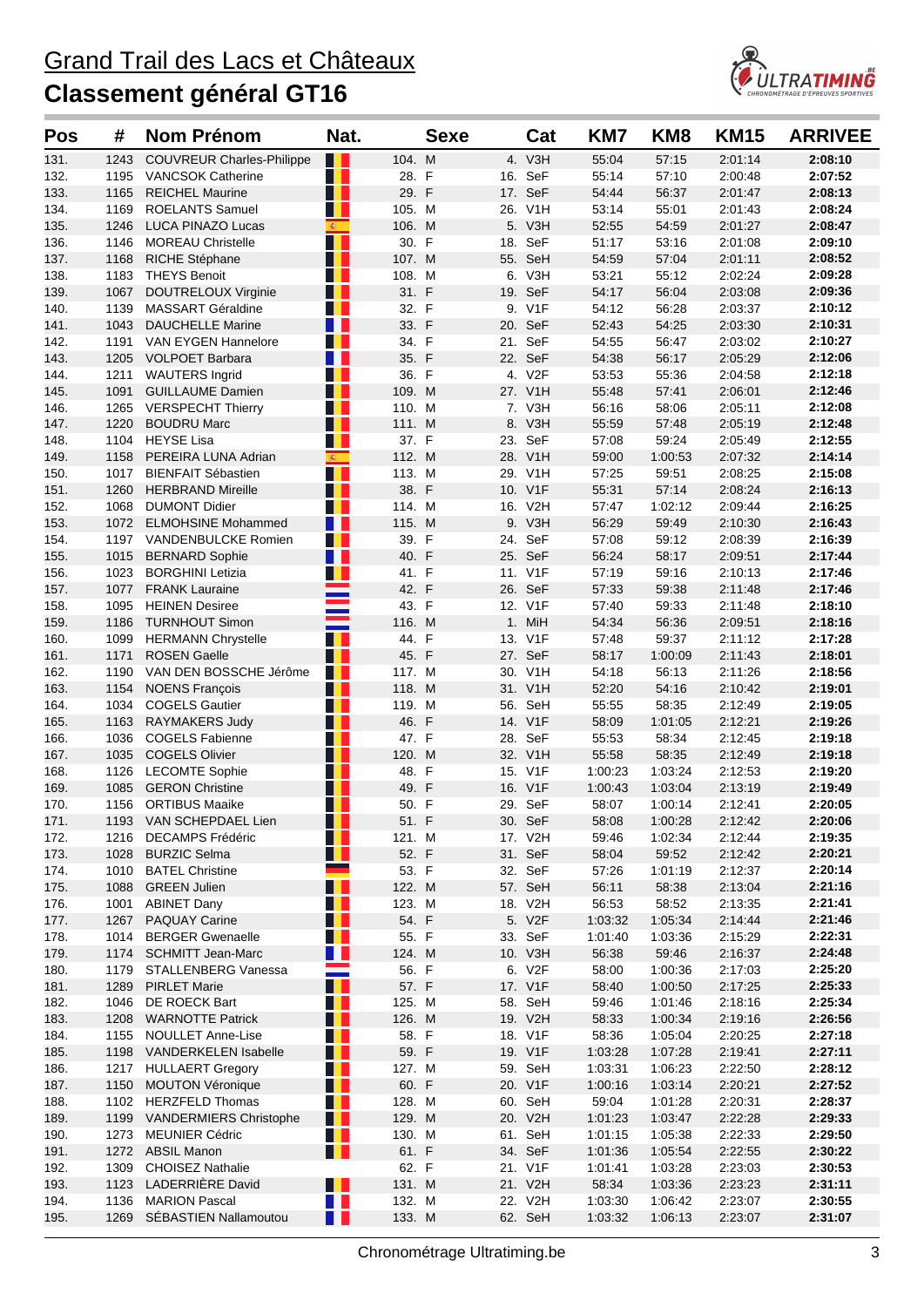

| <b>Pos</b>   | #            | <b>Nom Prénom</b>                                    | Nat.       |                  | <b>Sexe</b> |     | Cat                    | KM7                | KM <sub>8</sub>    | <b>KM15</b>        | <b>ARRIVEE</b>     |
|--------------|--------------|------------------------------------------------------|------------|------------------|-------------|-----|------------------------|--------------------|--------------------|--------------------|--------------------|
| 196.         | 1218         | <b>TEMIN Céline</b>                                  | n n        | 63. F            |             |     | 35. SeF                | 1:03:10            | 1:05:18            | 2:22:30            | 2:31:16            |
| 197.         | 1038         | <b>CORNET Adèle</b>                                  | H          | 64. F            |             |     | 1. JuF                 | 1:05:18            | 1:08:19            | 2:24:30            | 2:31:59            |
| 198.         |              | 1262 PRIJT Michel                                    | e e        | 134. M           |             |     | 23. V2H                | 1:06:18            | 1:08:52            | 2:25:42            | 2:32:40            |
| 199.         | 1069         | <b>DUVIEUXBOURG Carole</b>                           | ПП         | 65. F            |             |     | 22. V1F                | 1:03:35            | 1:06:40            | 2:24:42            | 2:32:34            |
| 200.         | 1130         | LÉNAERTS Raymond                                     | H.         | 135. M           |             |     | 11. V3H                | 1:01:00            | 1:03:21            | 2:25:51            | 2:33:35            |
| 201.         | 1264         | <b>BURKHART Florent</b>                              | H II       | 136. M           |             |     | 63. SeH                | 54:06              | 56:15              |                    | 2:34:19            |
| 202.         | 1062         | <b>DESMEDT Géraldine</b>                             | H.         | 66. F<br>67. F   |             |     | 23. V1F                | 1:05:04            | 1:07:13            | 2:26:01            | 2:34:04            |
| 203.<br>204. | 1222<br>1110 | <b>BERISHA Tana</b><br><b>JAMINON Thomas</b>         | HH.<br>H I | 137. M           |             |     | 36. SeF<br>33. V1H     | 1:03:46<br>1:04:20 | 1:05:52<br>1:06:28 | 2:25:19<br>2:26:59 | 2:34:44<br>2:35:24 |
| 205.         | 1141         | MASSET Julien                                        | H I        | 138. M           |             |     | 34. V1H                | 1:04:19            | 1:06:57            | 2:26:59            | 2:35:39            |
| 206.         | 1064         | <b>DEVISSCHER Evelien</b>                            | H          | 68. F            |             |     | 37. SeF                | 1:06:32            | 1:09:02            | 2:27:27            | 2:34:54            |
| 207.         | 1037         | <b>COPPIN Jean-Louis</b>                             | H          | 139. M           |             |     | 35. V1H                | 1:04:02            | 1:07:10            | 2:27:57            | 2:35:47            |
| 208.         | 1026         | <b>BRISARD Caroline</b>                              | H.         | 69. F            |             |     | 24. V1F                | 1:04:02            | 1:07:25            | 2:27:55            | 2:35:46            |
| 209.         | 1160         | PETKOVIC Elizabet                                    | H          | 70. F            |             |     | 25. V1F                | 1:02:40            | 1:05:21            | 2:27:32            | 2:36:32            |
| 210.         | 1161         | POELMANS Ine                                         | H.         | 71. F            |             |     | 26. V1F                | 1:06:58            | 1:10:43            | 2:27:56            | 2:36:27            |
| 211.         | 1075         | <b>FASSIN Sébastien</b>                              | H          | 140. M           |             |     | 36. V1H                | 1:05:40            | 1:09:00            | 2:29:27            | 2:36:29            |
| 212.         | 1032         | <b>CLAEYS Samuel</b>                                 |            | 141. M           |             |     | 24. V2H                | 1:04:14            | 1:07:29            | 2:30:26            | 2:38:09            |
| 213.         | 1286         | <b>THUNUS Jenny</b>                                  | H I        | 72. F            |             |     | 27. V1F                | 1:04:01            | 1:06:35            | 2:28:01            | 2:37:46            |
| 214.         | 1245         | <b>LANNOY Carole</b>                                 | H          | 73. F            |             |     | 38. SeF                | 1:04:57            | 1:07:11            | 2:29:26            | 2:39:02            |
| 215.         | 1244         | <b>DEWEZ Thomas</b>                                  | H          | 142. M           |             |     | 64. SeH                | 1:04:58            | 1:07:10            | 2:30:01            | 2:39:03            |
| 216.         | 1100         | <b>HERSSENS Veerle</b>                               | H I        | 74. F            |             |     | 39. SeF                | 1:05:35            | 1:07:59            | 2:30:49            | 2:38:49            |
| 217.         | 1231         | <b>VANSPRINGEL Mathias</b>                           |            | 143. M           |             |     | 65. SeH                | 1:05:09            | 1:08:22            | 2:30:17            | 2:38:26            |
| 218.         | 1194         | VAN WYMEERSCH Magali                                 | П<br>П     | 75. F            |             |     | 28. V1F                | 1:07:16            | 1:09:47            | 2:31:43            | 2:40:09            |
| 219.         | 1140         | <b>MASSART Marjorie</b>                              | H          | 76. F            |             |     | 29. V1F                | 1:07:42            | 1:11:12            | 2:32:12            | 2:40:34            |
| 220.<br>221. | 1063<br>1057 | <b>DESTREBECQ Marjorie</b><br><b>DEMACQ Florence</b> | H.<br>H I  | 77. F<br>78. F   |             |     | 40. SeF<br>30. V1F     | 1:06:01<br>1:05:06 | 1:09:15<br>1:07:02 | 2:32:14<br>2:32:32 | 2:40:37<br>2:39:57 |
| 222.         | 1044         | DE BODT Cécile                                       | ш          | 79. F            |             |     | 31. V1F                | 1:06:11            | 1:11:52            | 2:33:36            | 2:41:34            |
| 223.         | 1030         | <b>CAILLOT Grégoire</b>                              | П<br>F F   | 144. M           |             |     | 66. SeH                | 1:08:04            | 1:11:03            | 2:36:14            | 2:41:55            |
| 224.         | 1039         | <b>CORNET Pierre</b>                                 | H.         | 145. M           |             |     | 25. V2H                | 1:05:25            | 1:08:00            | 2:34:28            | 2:43:29            |
| 225.         | 1090         | <b>GROSDENT Stéphanie</b>                            | H I        | 80. F            |             |     | 32. V1F                | 1:05:13            | 1:08:27            | 2:34:11            | 2:43:15            |
| 226.         | 1233         | VAN DE PERRE Stephanie                               | W          | 81. F            |             |     | 7. V2F                 | 1:07:20            | 1:09:43            | 2:35:27            | 2:43:38            |
| 227.         | 1182         | <b>THEISSEN Caroline</b>                             | П<br>П     | 82. F            |             | 41. | SeF                    | 1:08:03            | 1:11:04            | 2:36:16            | 2:48:30            |
| 228.         | 1084         | <b>GEONET Marc</b>                                   | H.         | 146. M           |             |     | 12. V3H                | 1:07:05            | 1:10:10            | 2:39:06            | 2:48:22            |
| 229.         | 1080         | <b>FRIEDRICH Jean-Luc</b>                            | HH.        | 147. M           |             |     | 26. V2H                | 1:12:33            | 1:15:59            | 2:45:03            | 2:51:11            |
| 230.         | 1185         | <b>THIRION Jean-François</b>                         | H I        | 148. M           |             |     | 27. V2H                | 1:12:23            | 1:14:47            | 2:45:29            | 2:51:32            |
| 231.         | 1213         | <b>WILIQUET Pierre-Louis</b>                         | п<br>п     | 149. M           |             |     | 67. SeH                | 1:07:52            | 1:10:10            | 2:45:10            | 2:54:18            |
| 232.         | 1200         | <b>VANDEWEYER Ludivine</b>                           | H I        | 83. F            |             |     | 33. V1F                | 1:12:16            | 1:14:33            | 2:45:13            | 2:54:53            |
| 233.         | 1162         | PORTETELLE Julie                                     | H.         | 84. F            |             |     | 34. V1F                | 1:06:57            | 1:09:32            | 2:45:22            | 2:56:10            |
| 234.         | 1133         | <b>LICOUDIS Michael</b>                              | H.         | 150. M           |             |     | 37. V1H                | 1:13:53            | 1:16:12            | 2:49:56            | 2:58:10            |
| 235.         | 1054         | <b>DELHAYE Fabienne</b>                              | П          | 85. F            |             |     | 8. V2F                 | 1:16:18            | 1:19:05            | 2:50:50            | 2:59:08            |
| 236.         |              | 1081 FRIPPIAT Alix                                   | <b>THE</b> | 86. F            |             |     | 1. V3F                 | 1:16:19            | 1:20:11            | 2:50:56            | 2:59:20            |
| 237.<br>238. | 1308         | <b>MIKELS Fabrice</b><br>1237 GARREVOET Sander       | H L        | 151. M<br>152. M |             |     | 28. V2H<br>68. SeH     | 1:10:03<br>53:54   | 1:13:38<br>55:39   | 2:51:53<br>3:01:01 | 3:00:28<br>3:08:06 |
| 239.         | 1019         | <b>BLAMPAIN Gilles</b>                               | . .        | 153. M           |             |     | 38. V1H                | 1:08:40            | 1:11:13            | 3:04:44            | 3:14:37            |
| 240.         | 1251         | <b>DHERVILLE Aurélie</b>                             | W          | 87. F            |             |     | 35. V1F                | 1:23:15            | 1:26:47            | 3:08:47            | 3:16:18            |
| 241.         |              | 1223 DUVNYAK Rachel                                  |            | 88. F            |             |     | 36. V1F                | 1:23:17            | 1:26:24            | 3.08.49            | 3:16:24            |
| 242.         | 1053         | <b>DEJACE Charlotte</b>                              | .          | 89. F            |             |     | 42. SeF                | 1:21:58            | 1.24.14            | 3.09.19            | 3:17:22            |
| 243.         | 1127         | <b>LECOQ Vinciane</b>                                | n T        | 90. F            |             |     | 9. V2F                 | 1:21:49            | 1:25:49            | 3:09:16            | 3:17:54            |
| 244.         | 1089         | <b>GRETRY Régine</b>                                 | H I        | 91. F            |             |     | 10. V2F                | 1:21:53            | 1:25:44            | 3:09:17            | 3:17:55            |
| 245.         |              | 1249 FORNITO Marie-Lou                               | ПП         | 92. F            |             |     | 43. SeF                | 1:31:10            | 1:35:31            | 3:18:34            | 3:30:00            |
| 246.         | 1250         | <b>GARNIER Steven</b>                                | H          | 154. M           |             |     | 69. SeH                | 1:31:11            | 1:35:04            | 3:18:31            | 3:30:01            |
| 247.         | 1221         | <b>BROUWER Margreet</b>                              |            | 93. F            |             |     | 11. V2F                | 1:31:50            | 1:35:01            | 3:34:29            | 3:44:25            |
| 248.         | 1228         | <b>DUPONCHEEL Hélène</b>                             | H.         | 94. F            |             |     | 12. V2F                | 1:31:50            | 1:38:05            | 3:34:30            | 3:44:45            |
| 249.         | 1236         | <b>OLISLAGERS Veronique</b>                          |            | 95. F            |             |     | 13. V2F                | 1:31.51            | 1:34:57            | 3:34:30            | 3:44:44            |
| 250.         |              | 1047 DE WACHTER Jean-François                        | H.         | 155. M           |             |     | 13. V3H                | 1:32:48            | 1:38:09            | 3:39:26            | 3:51:51            |
|              |              | 1008 BASTIN Hélène                                   | H          |                  | F           |     | V1F                    |                    |                    |                    |                    |
|              |              | 1009 BASZEZYNSKI Marc                                | H I        |                  | М           |     | V3H                    |                    |                    |                    |                    |
|              |              | 1013 BERG V/D Ingrid                                 |            |                  | F           |     | V1F                    |                    |                    |                    |                    |
|              |              | 1018 BILLEN Isabelle                                 | W          |                  | F           |     | V <sub>1</sub> F       |                    |                    |                    |                    |
|              |              | 1020 BOCK Chloé<br>1024 BOUCHARD Annie               | . .        |                  | F<br>F      |     | SeF<br>V <sub>2F</sub> |                    |                    |                    |                    |
|              | 1027         | <b>BROUWER Anneloes</b>                              |            |                  | F           |     | V1F                    |                    |                    |                    |                    |
|              |              | 1048 DE WINNE Hendrik                                | H          |                  | M           |     | V1H                    |                    |                    |                    |                    |
|              | 1049         | <b>DEBECKER Laurence</b>                             | H          |                  | F           |     | V2F                    |                    |                    |                    |                    |
|              |              | 1050 DEBLICQUY Ceres                                 | <b>THE</b> |                  | F           |     | V <sub>1</sub> F       |                    |                    |                    |                    |
|              |              |                                                      |            |                  |             |     |                        |                    |                    |                    |                    |